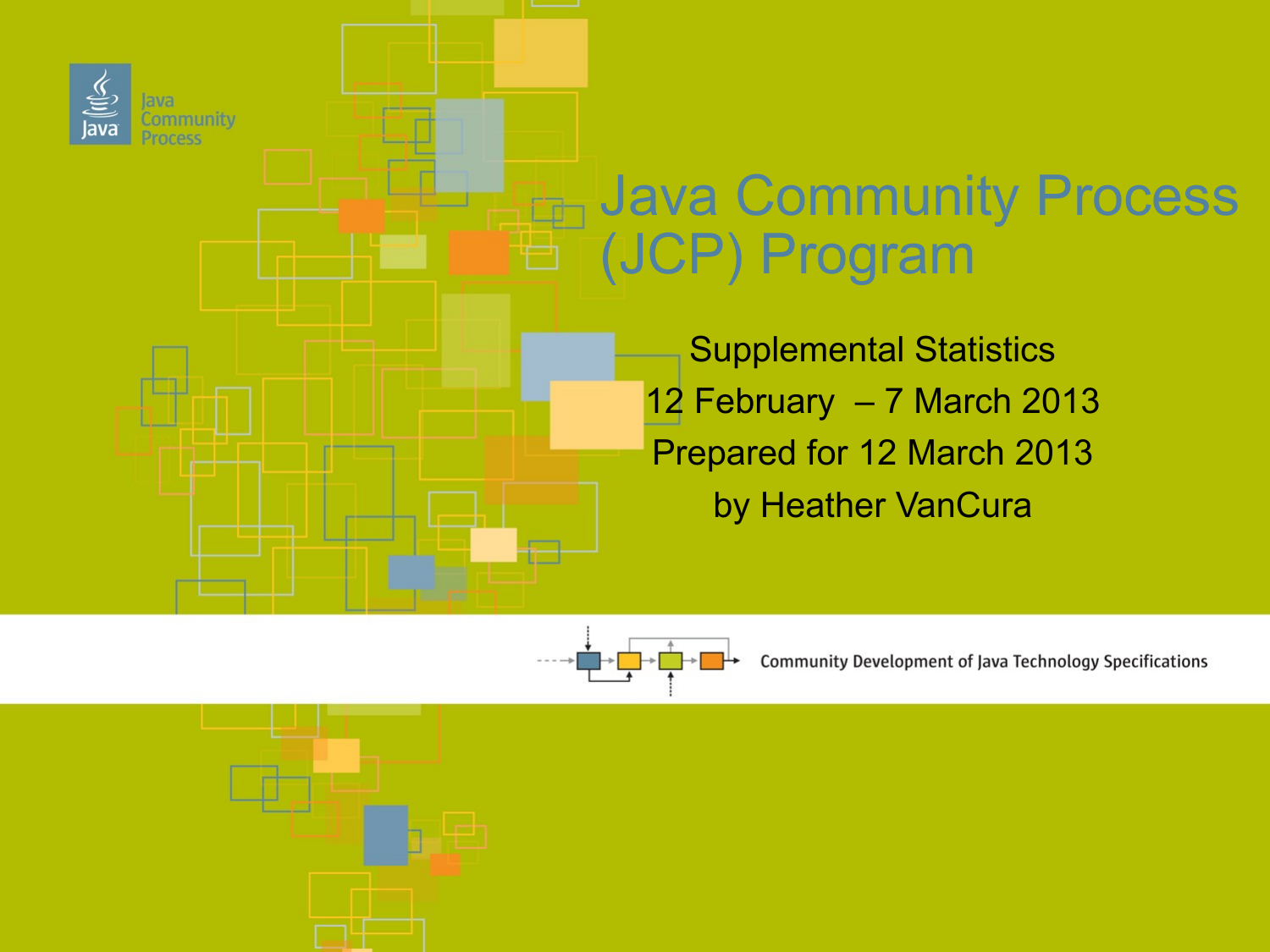

- ➢**JSR 362: JSR Review Portlet Specification 3.0 (EC ballot 12-25 March); IBM**
- ➢**JSR 236: Public Review & Proposed Final Draft Concurrency Utilities for Java EE (EC ballot 5-18 February); Oracle**
- ➢**JSR 343 Public Review & Proposed Final Draft Java Message Service 2.0 (EC ballot 5-18 February); Oracle**
- ➢**JSR 340: Public Review Java Servlet 3.1 (EC ballot 12-25 February); Oracle**
- ➢**JSR 345: Public Review Enterprise JavaBeans 3.2 (EC ballot 19 February - 4 March); Oracle**
- ➢ **JSR 342: Public Review Java Enterprise Edition 7 (EC ballot 12-25 February); Oracle**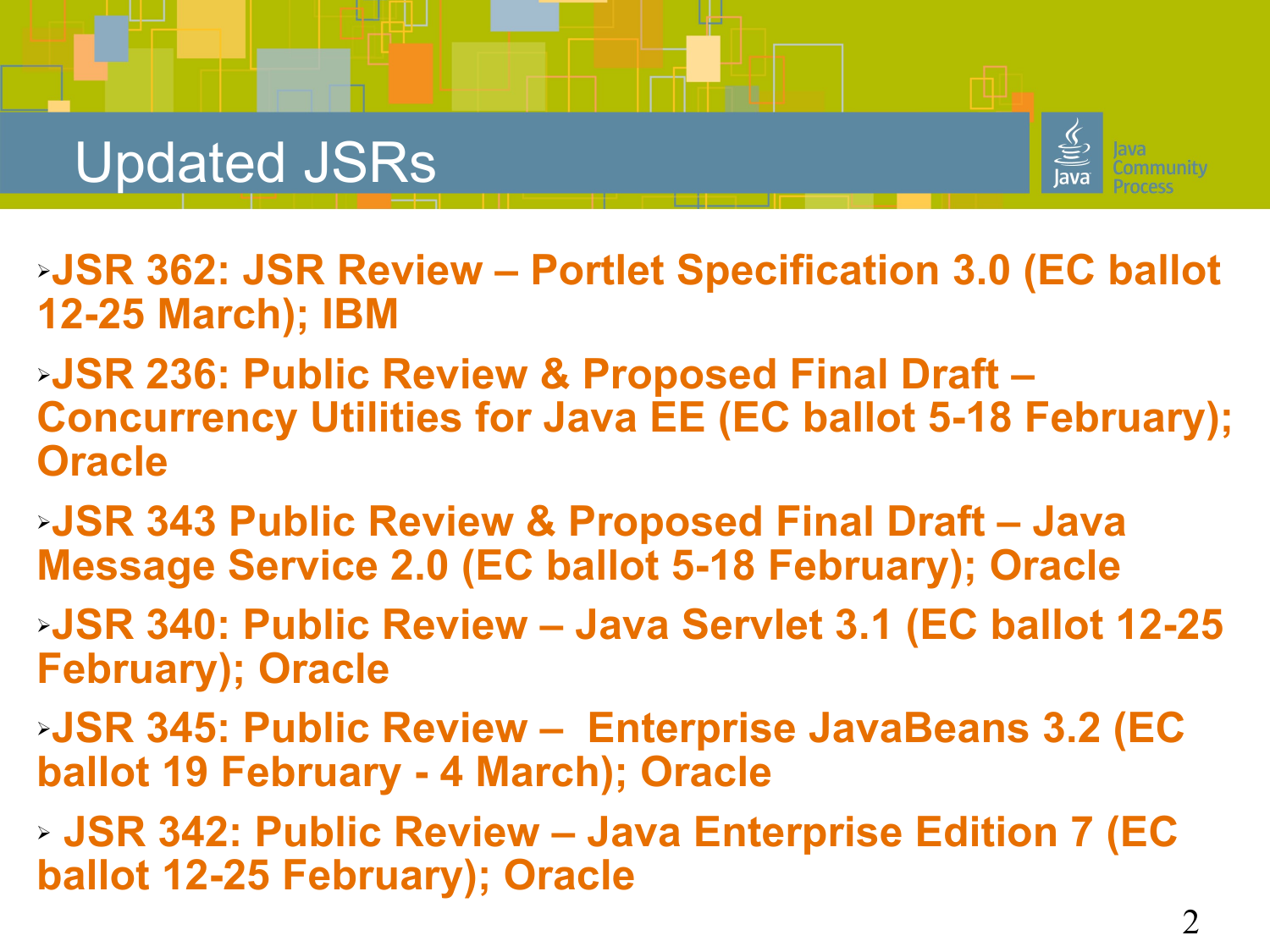

- ➢**JSR 338: Proposed Final Draft Java Persistence 2.1; Oracle**
- ➢**JSR 339: Proposed Final Draft JAX-RS 2.0: The Java API for RESTful Web Services; Oracle**
- ➢**JSR 346: Proposed Final Draft Contexts and Dependency Injection for Java EE 1.1; RedHat**
- ➢**JSR 349: Proposed Final Draft Bean Validation 1.1; RedHat**
- ➢**JSR 353: Proposed Final Draft Java API for JSON Processing; Oracle**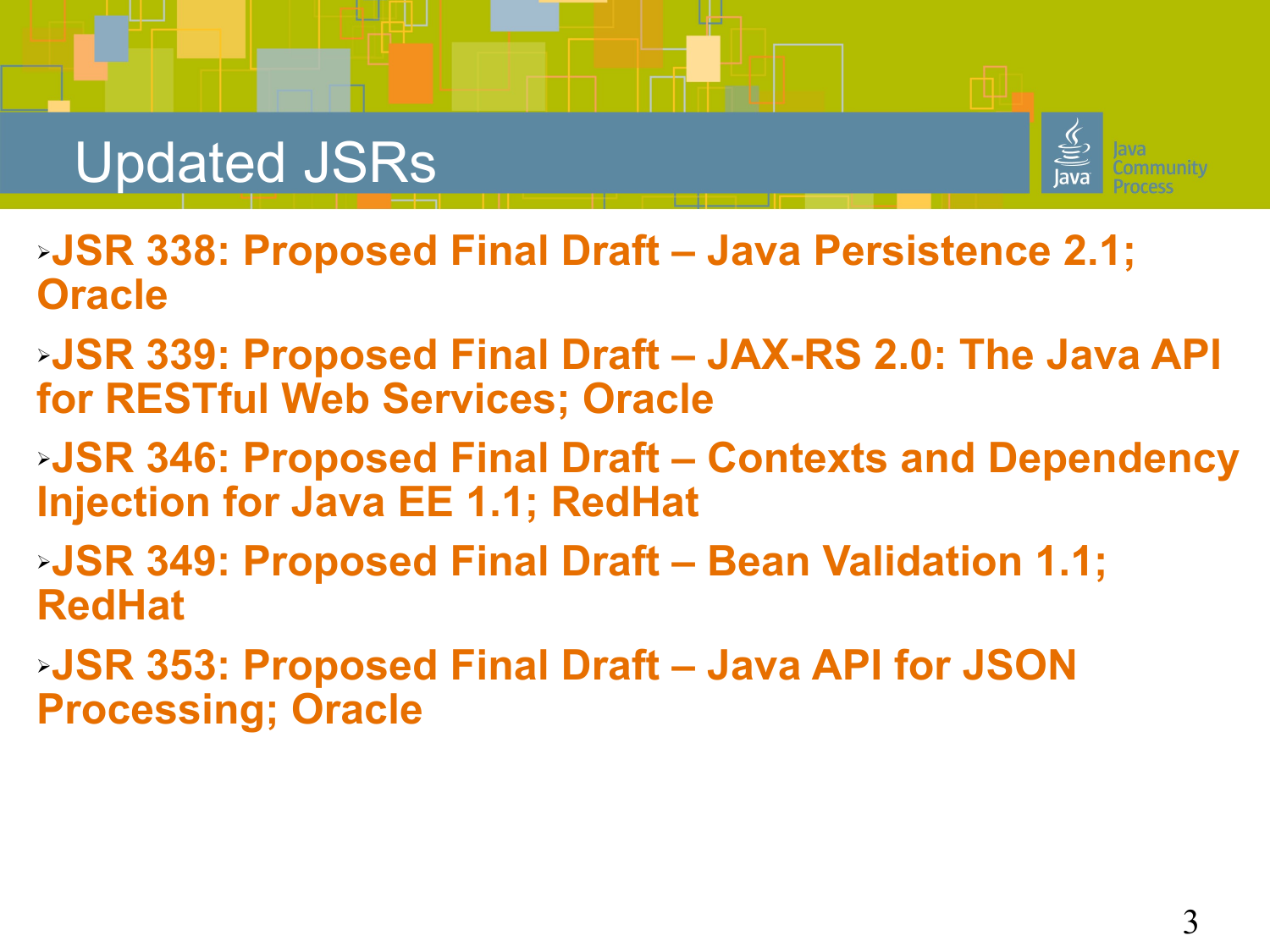

- ➢**JSR 109: Maintenance Review 5 Implementing Enterprise Web Services (review ends 25 March); Oracle**
- ➢**JSR 115: Maintenance Review 8 Java Authorization Contract for Containers (review ends 25 March); Oracle**
- ➢**JSR 245: Maintenance Review 3 JavaServer Pages 2.1 (review ends 25 March); Oracle**
- ➢**JSR 250: Maintenance Review 2 Common Annotations for the Java Platform (review ends 25 March); Oracle**
- ➢**JSR 318: Maintenance Review 2 Enterprise JavaBeans 3.1 (review ends 1 April); Oracle**
- ➢**JSR 322: Maintenance Review Java EE Connector Architecture 1.6 (review ends 16 March); Oracle**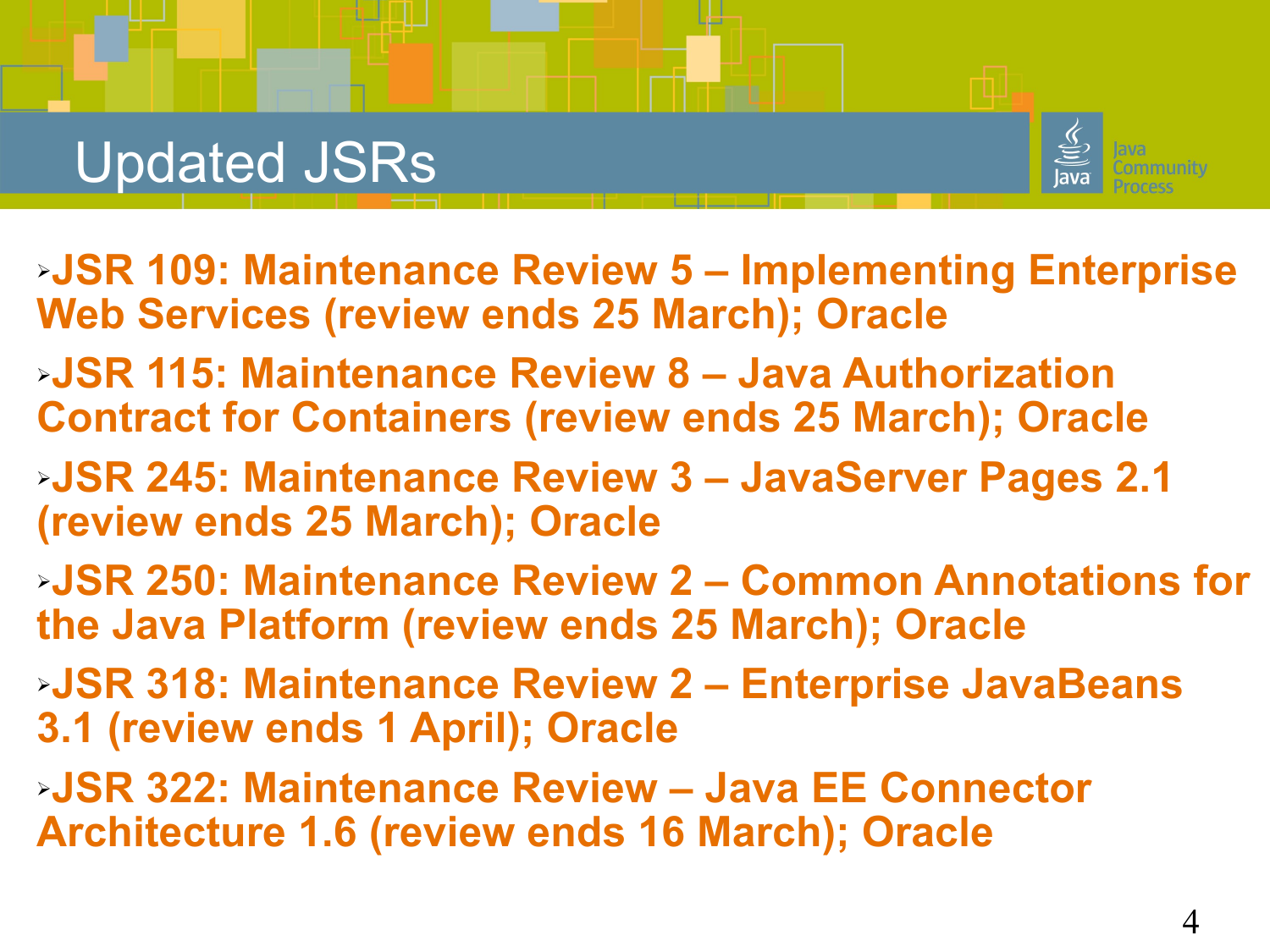

➢**JSR 907: Maintenance Review 5 – Java Transaction API (review ends 1 April); Oracle**

➢**JSR 919: Maintenance Review 3 – JavaMail (review ends 18 March); Oracle**

➢**JSR 196: Maintenance Review 2 – Java Authentication Service Provider Interface for Containers (review ends 7 April); Oracle**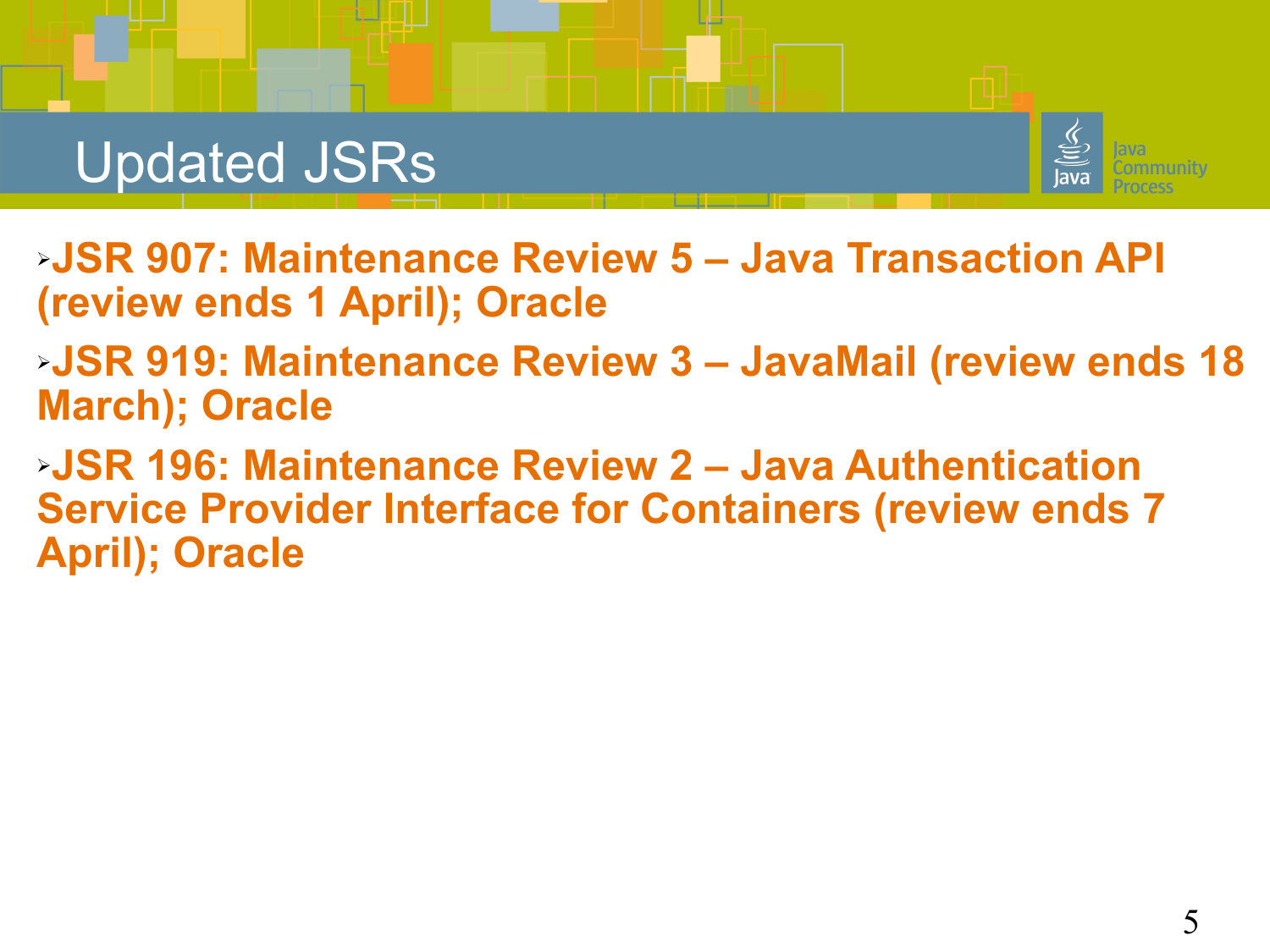



#### ➢**JSR 343: Java Message Service 2.0 – Public Review Ballot approved**

➢**20 yes votes: Azul, S Andreani, Aplix, ARM, Cinterion, CloudBees, Eclispe, Fujitsu, Goldman Sachs, Google, HP, IBM, Intel, W Keil, London Java Community, Oracle, RedHat, SAP, SouJava, Twitter**

➢**4 did not vote: Credit Suisse, Ericsson, Nokia, TOTVS**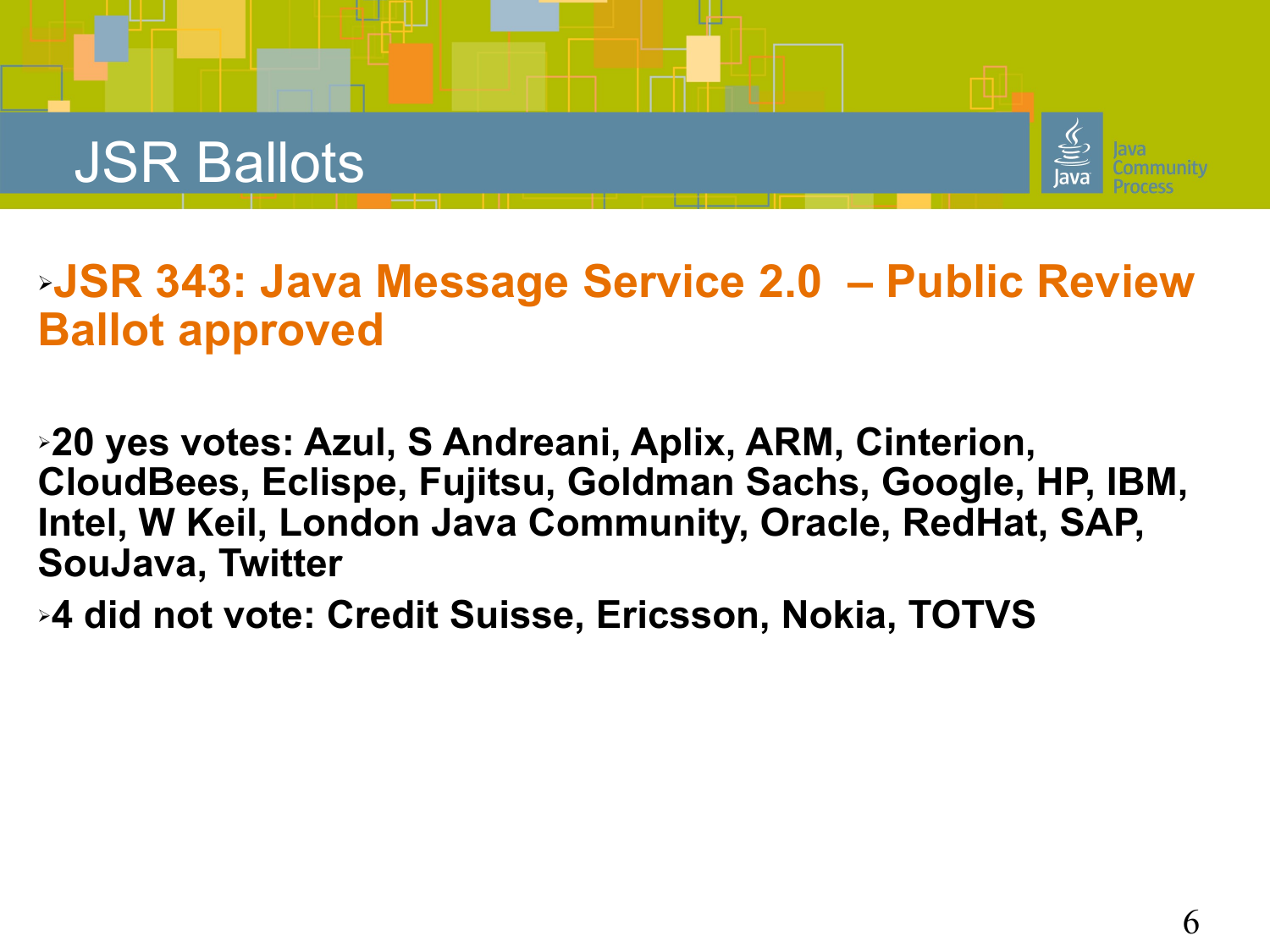### JSR Ballots



➢**JSR 236: Concurrency Utilities for Java EE – Public Review Ballot approved**

➢**20 yes votes: Azul, S Andreani, Aplix, ARM, Cinterion, CloudBees, Eclispe, Fujitsu, Goldman Sachs, Google, HP, IBM, Intel, W Keil, London Java Community, Oracle, RedHat, SAP, SouJava, Twitter**

➢**4 did not vote: Credit Suisse, Ericsson, Nokia, TOTVS**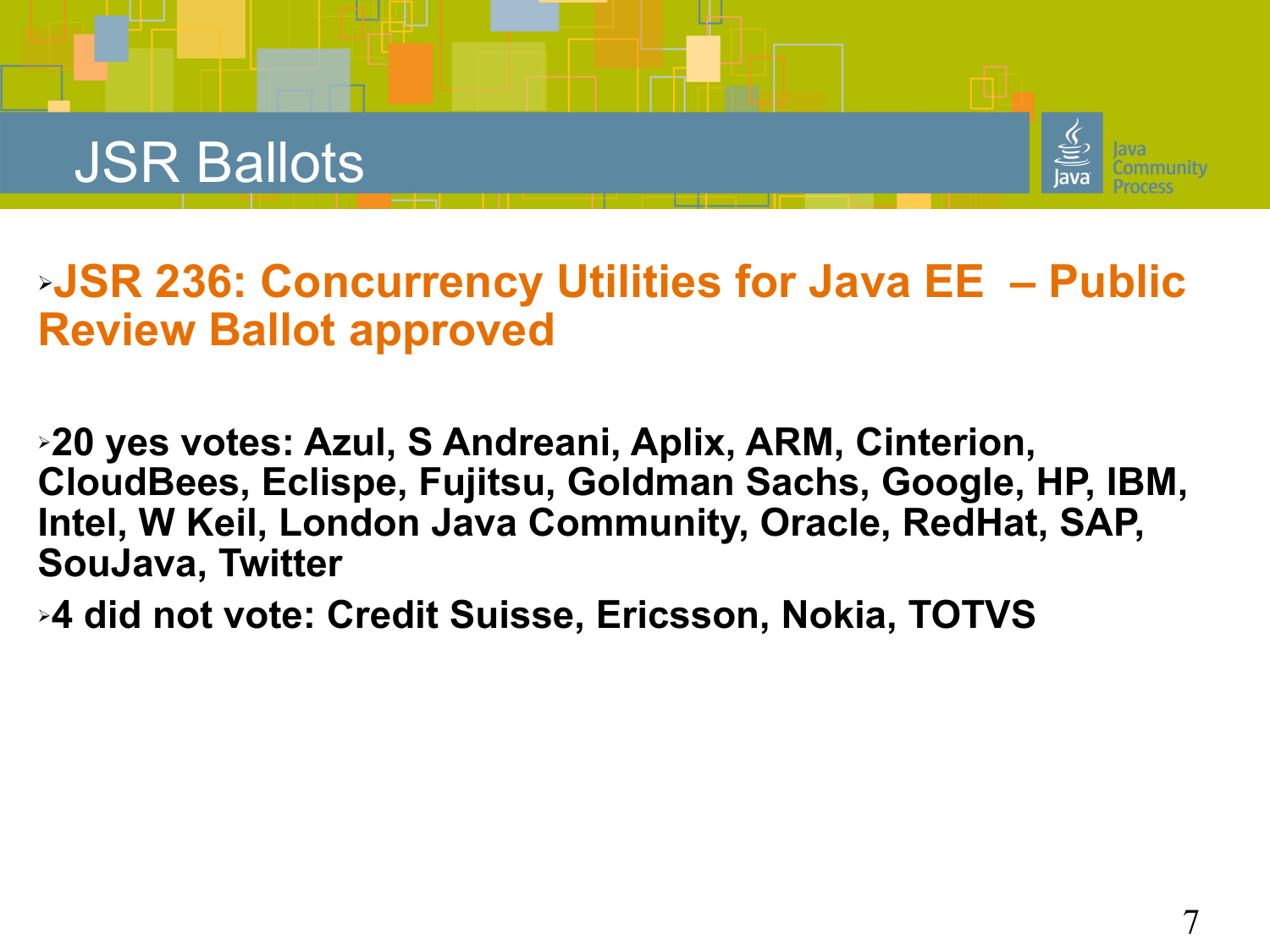



#### ➢**JSR 342: Java Enterprise Edition 7– Public Review Ballot approved**

➢**24 yes votes: S Andreani, Aplix, ARM, Azul, Cinterion, CloudBees, Credit Suisse, Eclipse, Ericsson, Fujitsu, Goldman Sachs, Google, HP, IBM, Intel, W Keil, London Java Community, Nokia, Oracle, RedHat, SAP, SouJava TOTVS, Twitter**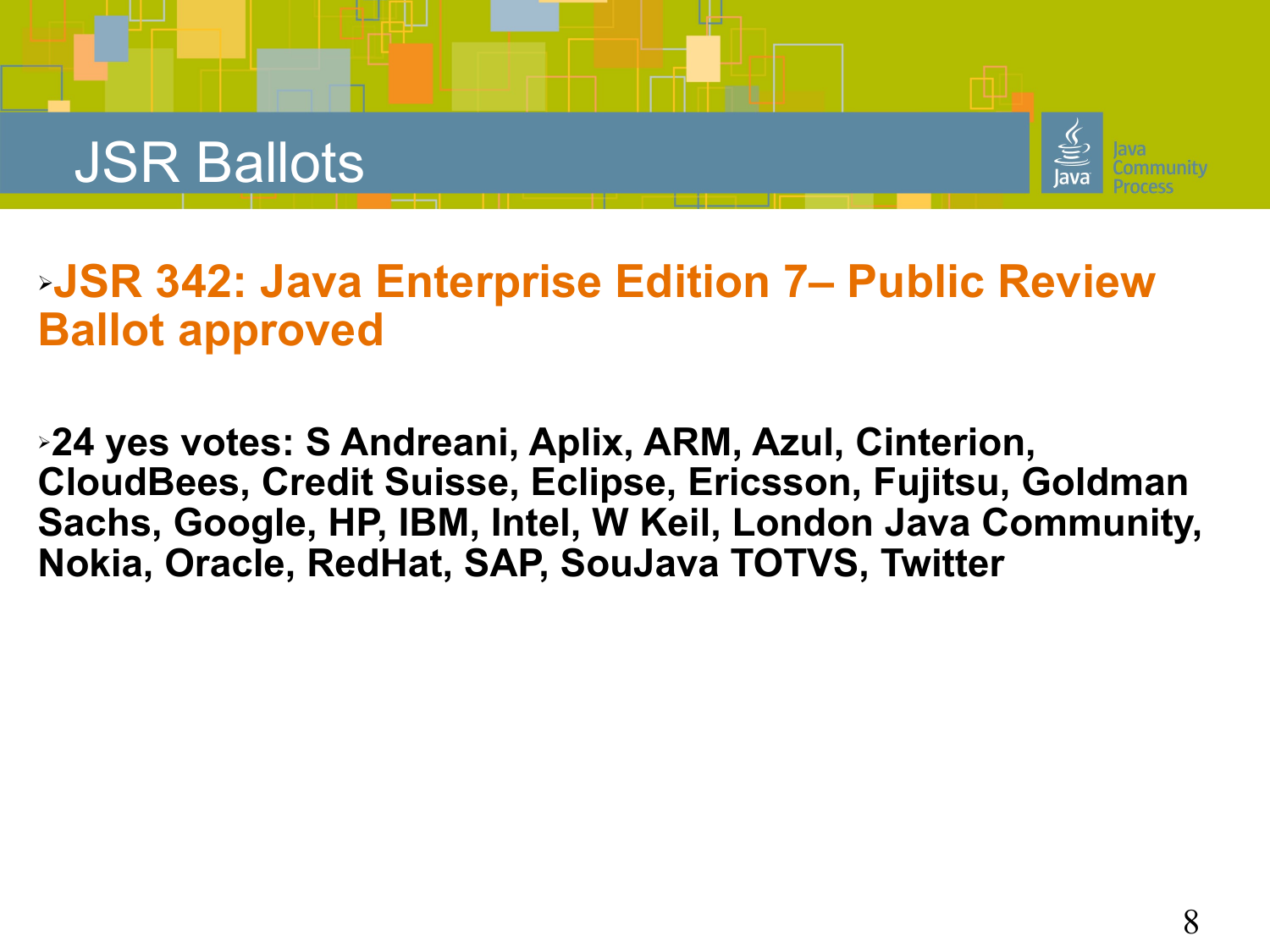



#### ➢**JSR 340: Java Servlet 3.1 – Public Review Ballot approved**

➢**24 yes votes: S Andreani, Aplix, ARM, Azul, Cinterion, CloudBees, Credit Suisse, Eclipse, Ericsson, Fujitsu, Goldman Sachs, Google, HP, IBM, Intel, W Keil, London Java Community, Nokia, Oracle, RedHat, SAP, SouJava TOTVS, Twitter**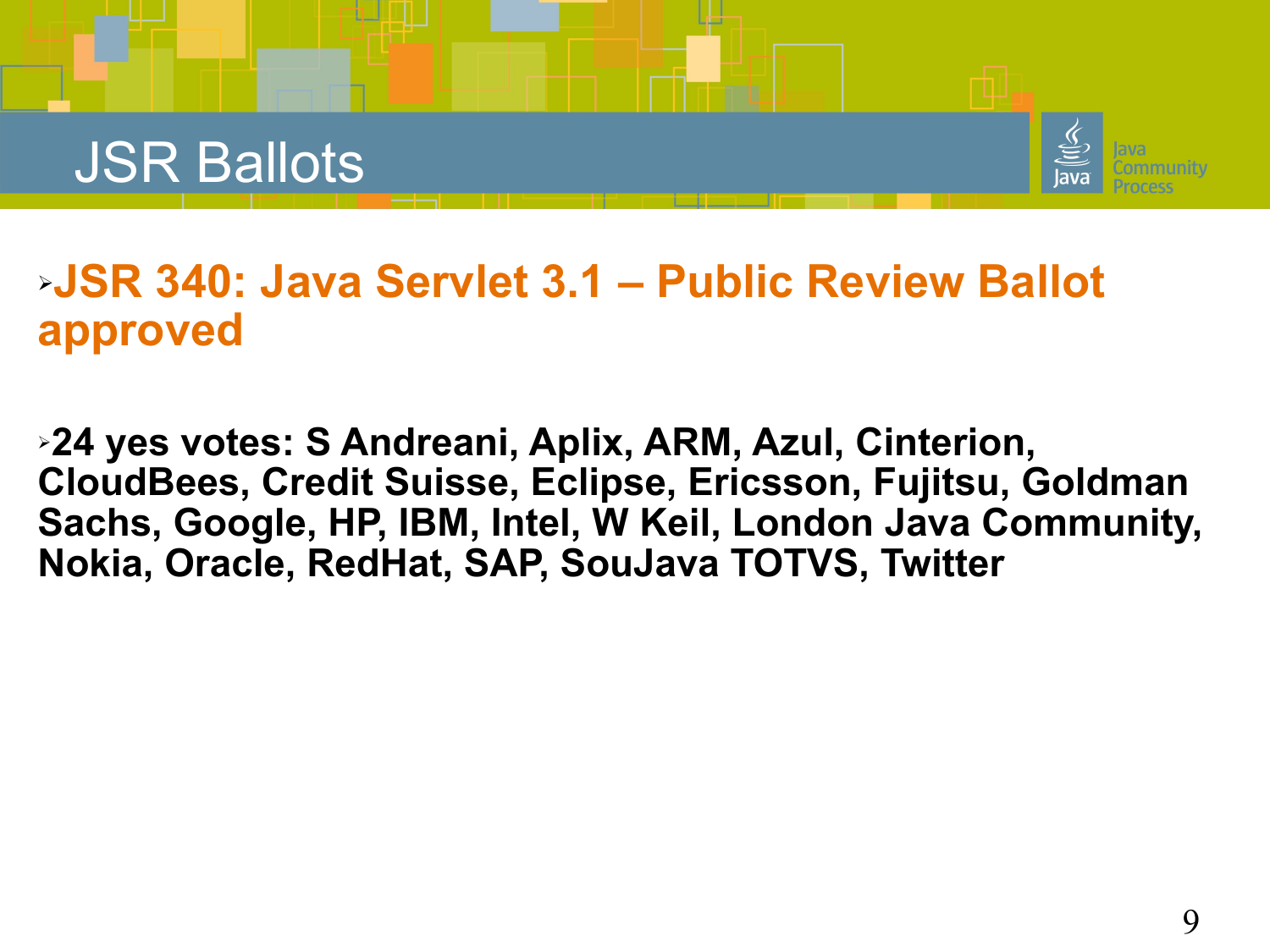## JSR Ballots



#### ➢**JSR 345: Enterprise JavaBeans 3.2 – Public Review Ballot approved**

➢**16 yes votes: S Andreani, Cinterion, CloudBees, Credit Suisse, Ericsson, Fujitsu, Goldman Sachs, Google, HP, Intel, W Keil, London Java Community, Oracle, SAP, TOTVS, Twitter**

➢**8 did not vote: ARM, Aplix, Azul, Eclipse, IBM, Nokia, RedHat, SouJava**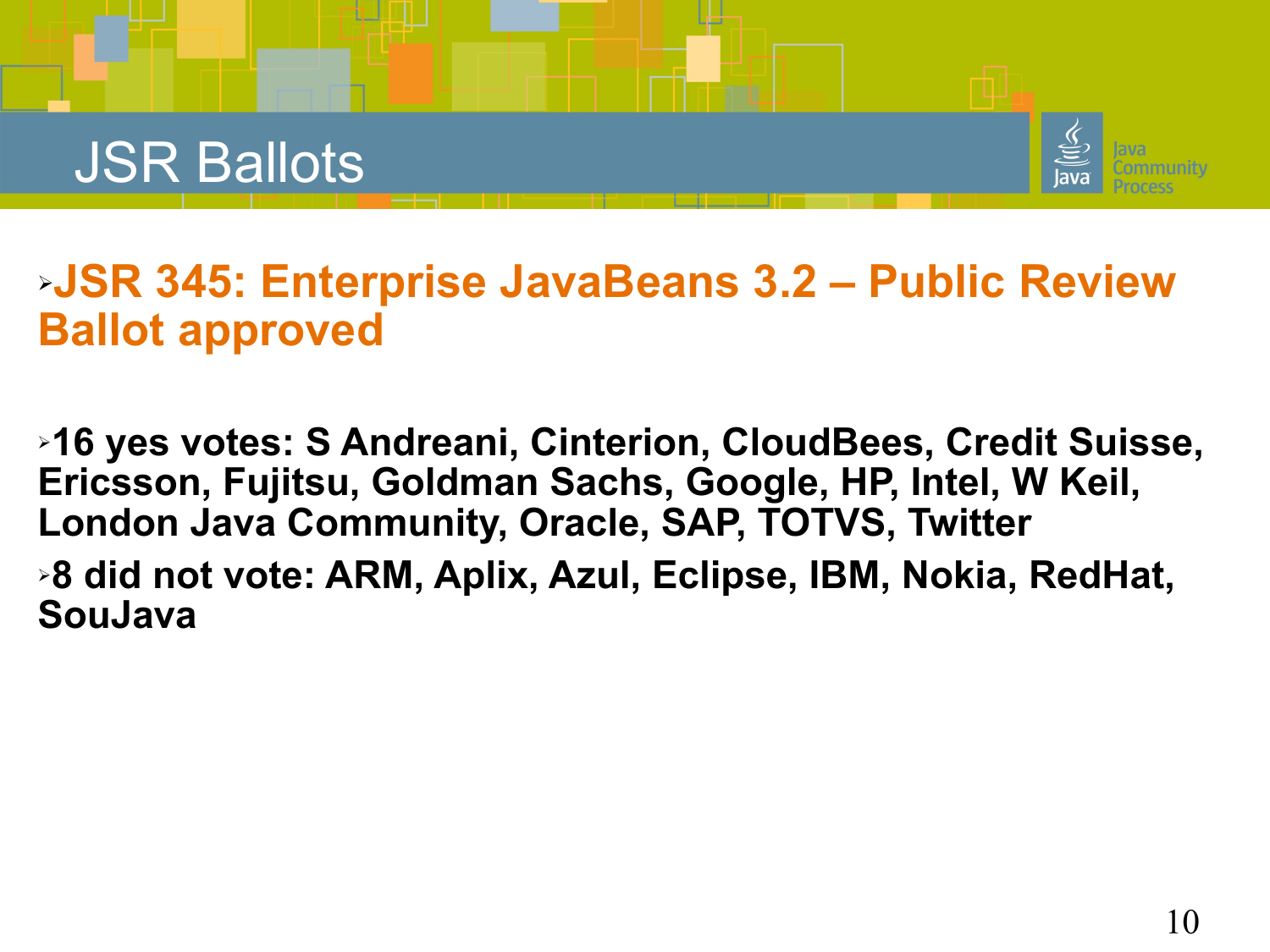# JSR Voting